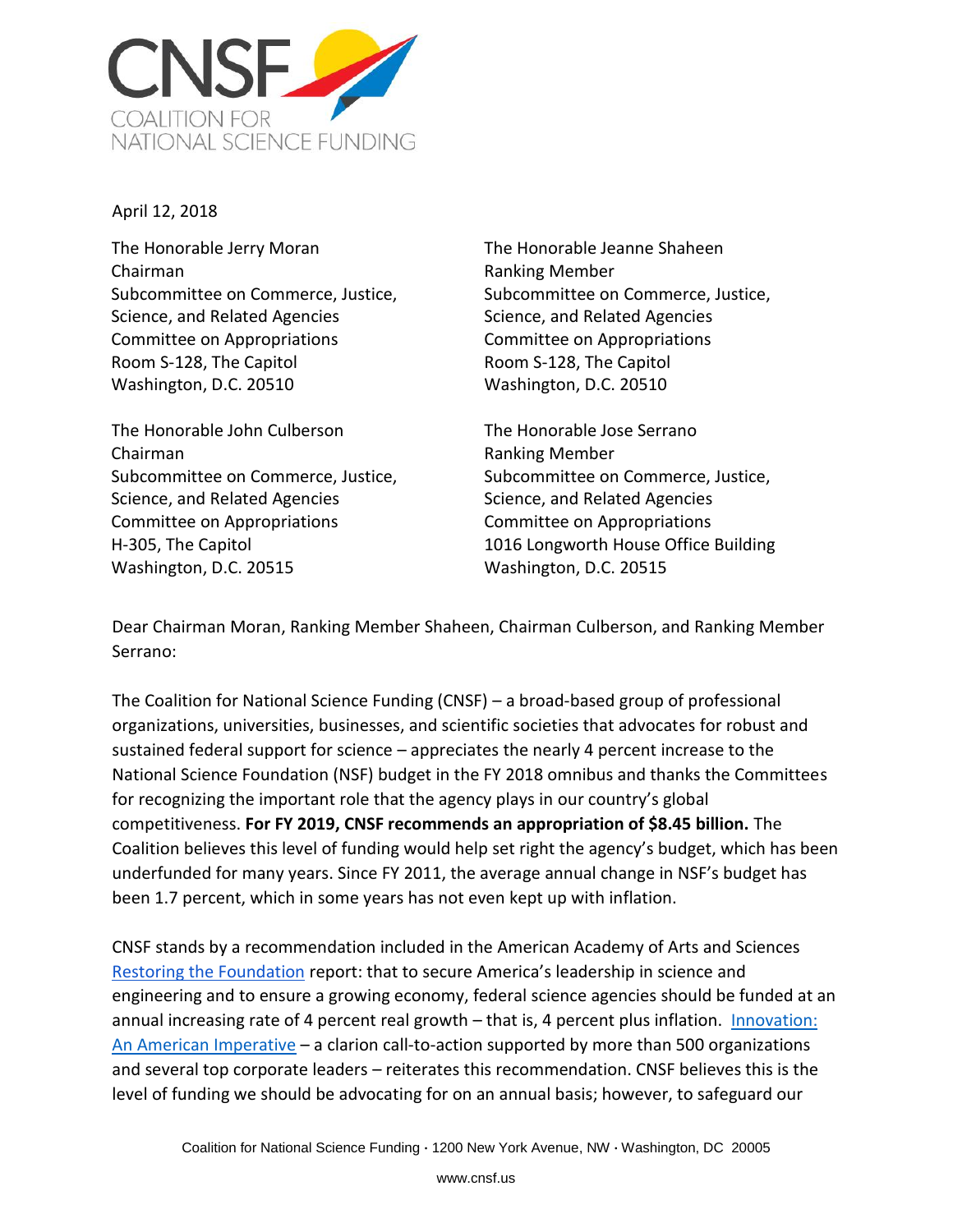place in the global competitiveness race, we must first advance the NSF budget to a level that moves us closer to the starting line, rather than outside the stadium. Therefore, we strongly recommend an appropriation of \$8.45 billion for FY 2019.

As a pillar of America's scientific research enterprise, NSF-funded research has proven to be vital to the nation's economic growth, national security, and overall global competitiveness in science, engineering, technology development, innovation, and educational research. NSFfunded projects have produced scientific discoveries that have in turn created new industries, products, and services, and enhanced our quality of life. To give just a few recent examples, NSF-supported breakthroughs in nanotechnology, 3-D printing, and micro-electromechanical systems have had a transformative effect on manufacturing. NSF-funded research has substantially improved threat detection systems at U.S. ports, allowing for rapid scanning of cargo ships. Finally, a pair of NSF-supported researchers has developed a non-invasive technology to detect and eliminate malware in implanted, wireless medical devices. These and a wealth of other examples are available in the second edition of [Transforming the World](https://www.nsf.gov/about/congress/reports/transforming2018.pdf)  [Through Science,](https://www.nsf.gov/about/congress/reports/transforming2018.pdf) recently published by the agency.

By appropriating \$8.45 billion for NSF in FY 2019, Congress would make federal funding for fundamental scientific research a national priority.

## *Why should NSF be a priority?*

- ❖ **NSF-funded research has advanced our knowledge and understanding and promoted the progress of science across the scientific disciplines.** NSF funds research in the physical sciences, biology, mathematics, economics, computer science, geosciences, social and behavioral sciences, engineering and education research. Robust and sustained federal investment in fundamental scientific research is essential if the U.S. is to remain a leader at the forefront of scientific, technological, and innovative discoveries.
- ❖ **Competitor nations such as China are rapidly improving their global position in science and technology due to their significant investment in R&D.** According to the [2018](https://www.nsf.gov/statistics/2018/nsb20181/)  [Science and Engineering Indicators Report,](https://www.nsf.gov/statistics/2018/nsb20181/) the U.S. investment in R&D of \$497 billion was closely followed by China at \$409 billion – accounting for 26% and 21%, respectively, of R&D funding worldwide. China's investment in R&D has resulted in the rapid growth of its high-technology industries. For example, China's high-tech manufacturing output now ranks number two in the world, trailing only the U.S. China is not alone–other countries are increasing investments in R&D and education to compete with the U.S. If current trends continue, the National Science Board (NSB) expects China to surpass the U.S. in R&D investments by the end of this year.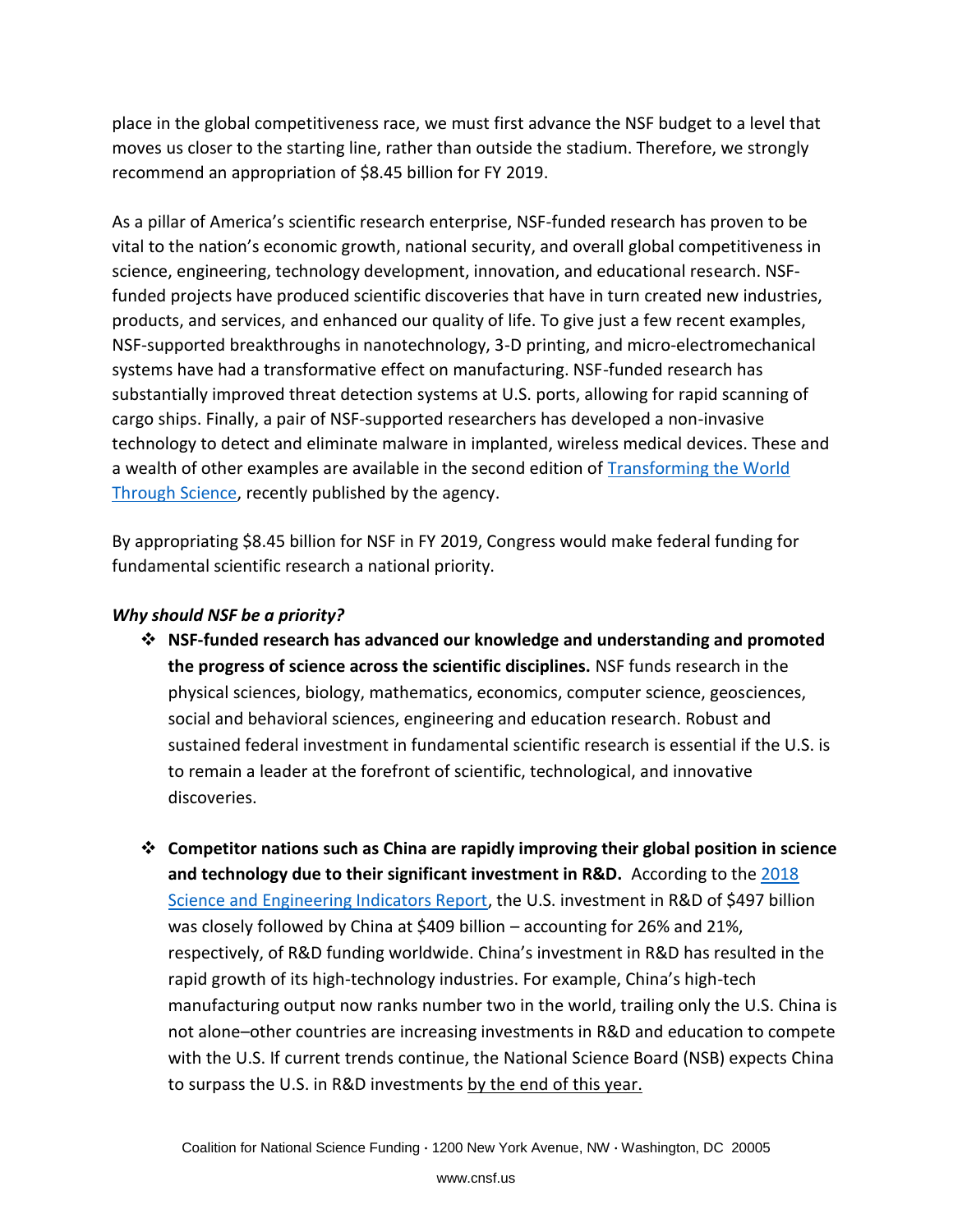❖ **NSF is integral to the preparation of tomorrow's American STEM workforce**. For the last 60 years, NSF has supported education at all levels, from K-12 STEM education, to undergraduate, graduate, and postdoctoral training. The NSB recently issued a publication entitled, "Our Nation's Com[petitiveness Relies on Building a STEM-Capable](https://www.nsf.gov/nsb/sei/companion-brief/NSB-2018-7.pdf)  [U.S. Workforce."](https://www.nsf.gov/nsb/sei/companion-brief/NSB-2018-7.pdf) This publication clearly and correctly addresses the need for the U.S. to tap into our most important asset – the American people. As the areas of science and technology development become more competitive, it becomes even more important for the U.S. to continue to invest in STEM education, research and training programs, informal education programs, and programs to increase the number of skilled technical workers in the U.S.

## *What might NSF achieve with \$8.45 billion in appropriations?*

- ❖ **More research and a greater reach.** Currently, only 22 percent of competitive NSF grant proposals are funded. Out of the 50,000 grant proposals NSF expects to receive in FY 2019, it will only fund 11,000 proposals. As NSB Chair Maria Zuber pointed out in a recent Congressional hearing, if NSF funded every unfunded grant proposal rated "very good" or "excellent," it would require an additional \$3.92 billion. More federal funding for NSF could result in more research projects being funded, research that could lead to new knowledge, new discoveries, and possibly products, services, and new industries.
- ❖ **Investing in Ten Big Ideas.** NSF recently focused its vision on [Ten Big Ideas,](https://www.nsf.gov/news/special_reports/big_ideas/) which are bold, cross-cutting ideas that touch all areas of science. These ideas are designed to identify areas of future investment and position the U.S. on the cutting edge of global science and engineering leadership. Hence, additional funding for NSF could lead to the realization of the novel ideas, tools, and approaches that NSF is proposing with the Ten Big Ideas.
- ❖ **Commercialization of research.** For decades, NSF-funded research has led to scientific innovations, commercial products and services, and new industries. In fact, NSF-funded research can be directly connected to the establishment of well-known technology companies such as Symantec, Qualcomm, and Google. Continued federal funding for fundamental scientific research, as well as programs such as the Small Business Innovation Research program and NSF Innovation Corps, will lead to the translation of ideas from the university laboratory to the marketplace.
- ❖ **Unexpected successes.** Last year's Nobel Prize winners in physics were central to the observation of gravitational waves through LIGO, a project that NSF supported for more than four decades, ultimately with groundbreaking, headline-generating results. In fact,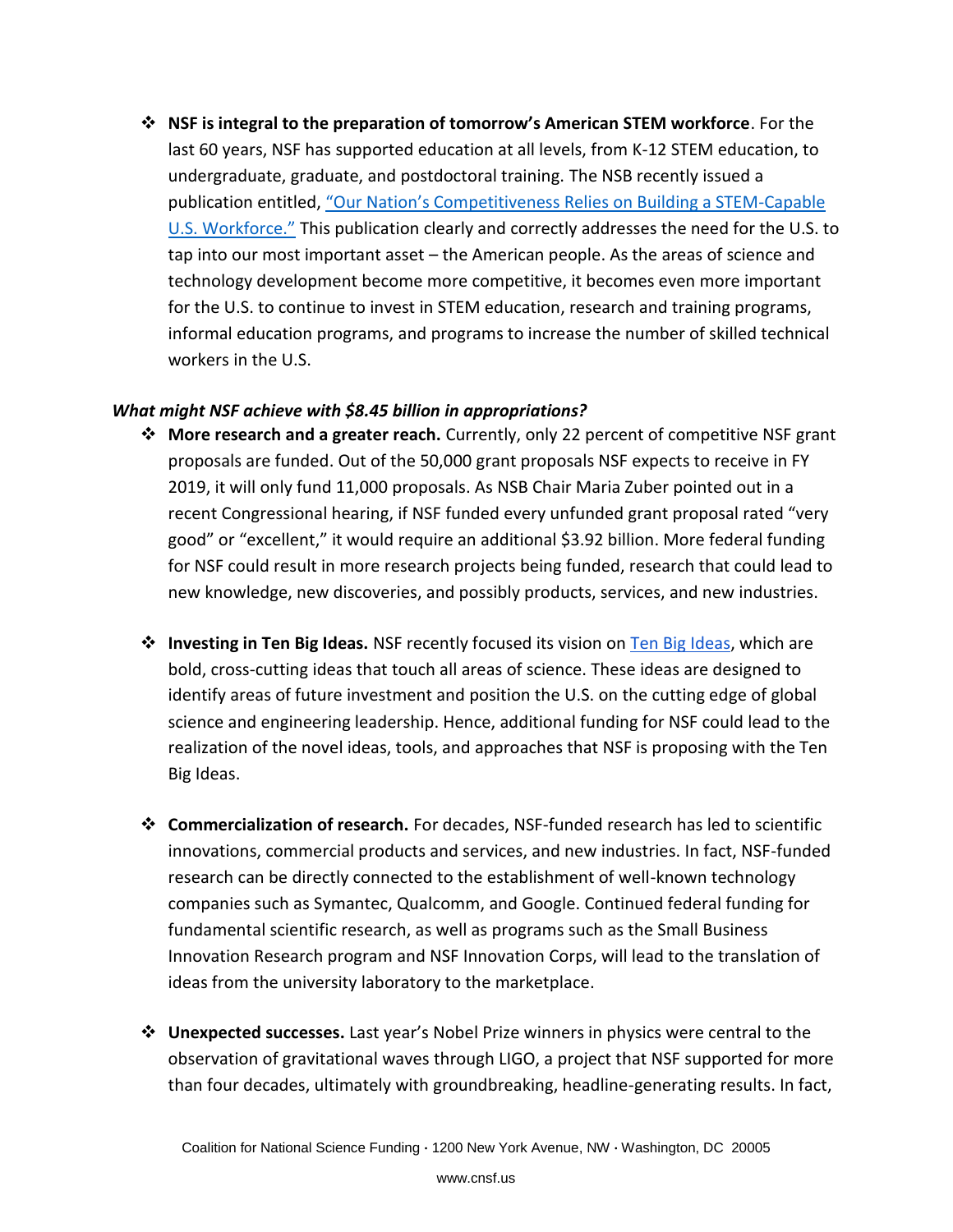all eight American scientists who won Nobel Prizes in the fields of physics, economics, biology and chemistry received NSF support at some point in their careers. And 11 of 18 winning teams of the [Golden Goose Award,](https://www.goldengooseaward.org/) which celebrates odd or obscure research that has since gone on to have enormous societal impact, have been funded by NSF.

We thank Congress for passing a bipartisan budget agreement for FY 2019 and believe that now is the time to invest in our country's future by supporting NSF with an appropriation of **\$8.45 billion***.*

## Sincerely, Coalition for National Science Funding (CNSF)

Afterschool Alliance American Anthropological Association American Association for Dental Research American Association of **Geographers** American Association of Physics Teachers American Astronomical Society American Chemical Society American Educational Research Association American Geophysical Union American Geosciences Institute American Institute for Medical and Biological Engineering American Institute of Biological Sciences American Mathematical Society American Physiological Society American Political Science Association American Psychological Association

American Society for Engineering Education American Society for Microbiology American Society of Agronomy American Society of Civil Engineers American Society of Mechanical Engineers American Society of Plant **Biologists** American Sociological Association American Statistical Association Arafune Government Relations, LLC Archaeological Institute of America Associated Universities, Inc. Association for Psychological Science Association for Women in **Mathematics** Association of American Medical Colleges Association of American Universities

Association of Public and Land-grant Universities Association of Research Libraries Association of Science-Technology Centers Battelle Biophysical Society Boise State University Bose Washington Partners, LLC Boston University Brandeis University Brown University California Institute of **Technology** Cavarocchi Ruscio Dennis Associates,LLC Computing Research Association Consortium for Ocean Leadership Consortium of Social Science Associations Consortium of Universities for the Advancement of Hydrologic Science Inc. Cornell University Council of Graduate Schools